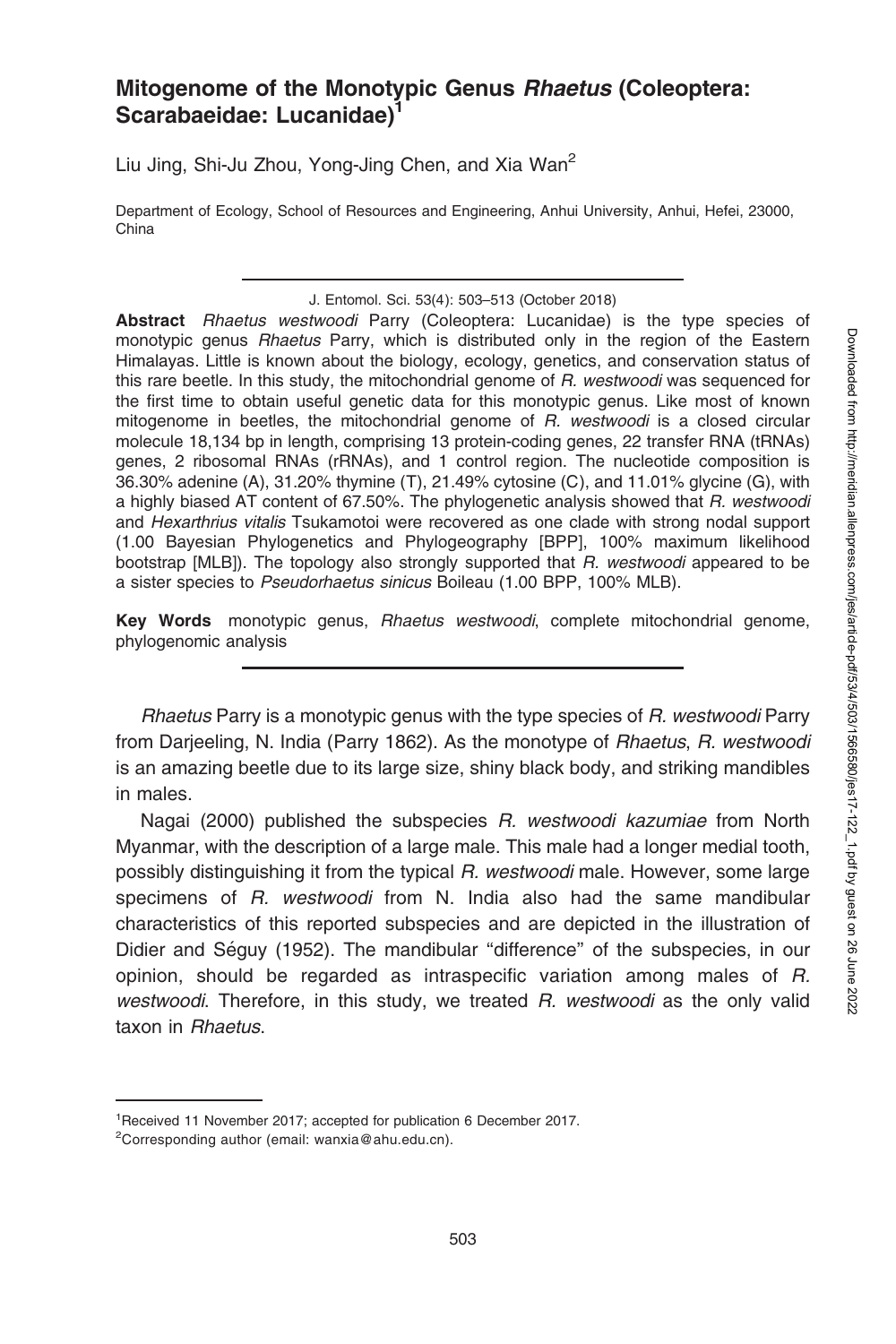| Gene  | <b>Primer</b><br><b>Name</b> | Sequence $(5'-3')$                  | Length<br>(bp) | <b>Reference</b>       |
|-------|------------------------------|-------------------------------------|----------------|------------------------|
| COI   | $COI-F1$                     | CAACATTTATTTTGATTTTTTGG             | 23             | Simon et al<br>1994    |
|       | COI-R1                       | TCCAATGCACTAATCTGCCATATTA           | 25             | Simon et al.,<br>1994  |
|       |                              | CYTB CYTB-F2 GAGGAGCAACTGTAATTACTAA | 22             | Balke et al.,<br>2004  |
|       |                              | CYTB-R2 AAAAGAAARTATCATTCAGGTTGAAT  | 26             | Balke et al.,<br>2004  |
| rRNAI | 16SF1                        | CCGGTTTGAACTCAGATCATG               | 21             | Hosoya et al.,<br>2001 |
|       | 16SR1                        | <b>TAATTTATTGTACCTTGTGTATCAG</b>    | 25             | Hosova et al.,<br>2001 |

Table 1. PCR primers.

Little is known about the biology, ecology, and conservation status of R. westwoodi. The species is limited in its distribution to the high mountain forests (elevations averaging over 1,500 m above sea level) of the Eastern Himalayas (N. India, N. Myanmar, Tibet, N. W. Yunnan) (Arrow 1943, 1950; Benesh, 1960; Didier and Séguy 1952; Fujita 2010; Huang and Chen 2013; 2017; Krajcik 2001; Maes 1992; Parry 1862; Wan et al. 2010). Unfortunately, due to their fascinating appearance, specimens of this species have been much in demand as valuable collections, with an asking price of US\$450 to 1,999 per large male ( $>80$  mm in length) and US\$90 to 350 per small male (approximately 60 mm in length). With this market, individuals are collecting the beetles for financial returns and, thus, may overhunt R. westwoodi in its restricted habitats to the point that the species may become increasingly endangered. In this study, we sequenced its complete mitogenome for the first time to provide genetic data for future conservation work and for establishing the phylogenetic relationships of R. westwoodi with other beetles.

#### Materials and Methods

Sample collection and DNA extraction. The voucher specimen of R. westwoodi was collected from Motuo, Tibet, in August 2006 by Ming Bai and deposited in the Museum of Anhui University (Hefei, China). Total genomic DNA was extracted from the muscle of R. westwoodi by using the Qiagen DNeasy Kit (Qiagen, Shanghai, China).

Polymerase chain reaction (PCR) amplification and sequencing. Complete mitogenomes were assembled from amplified fragments, with all primers used for amplification listed in Table 1. PCR amplification reactions were conducted in 25-µl volumes containing 10  $\mu$ M of each primer (forward and reverse), 2  $\mu$ l template DNA,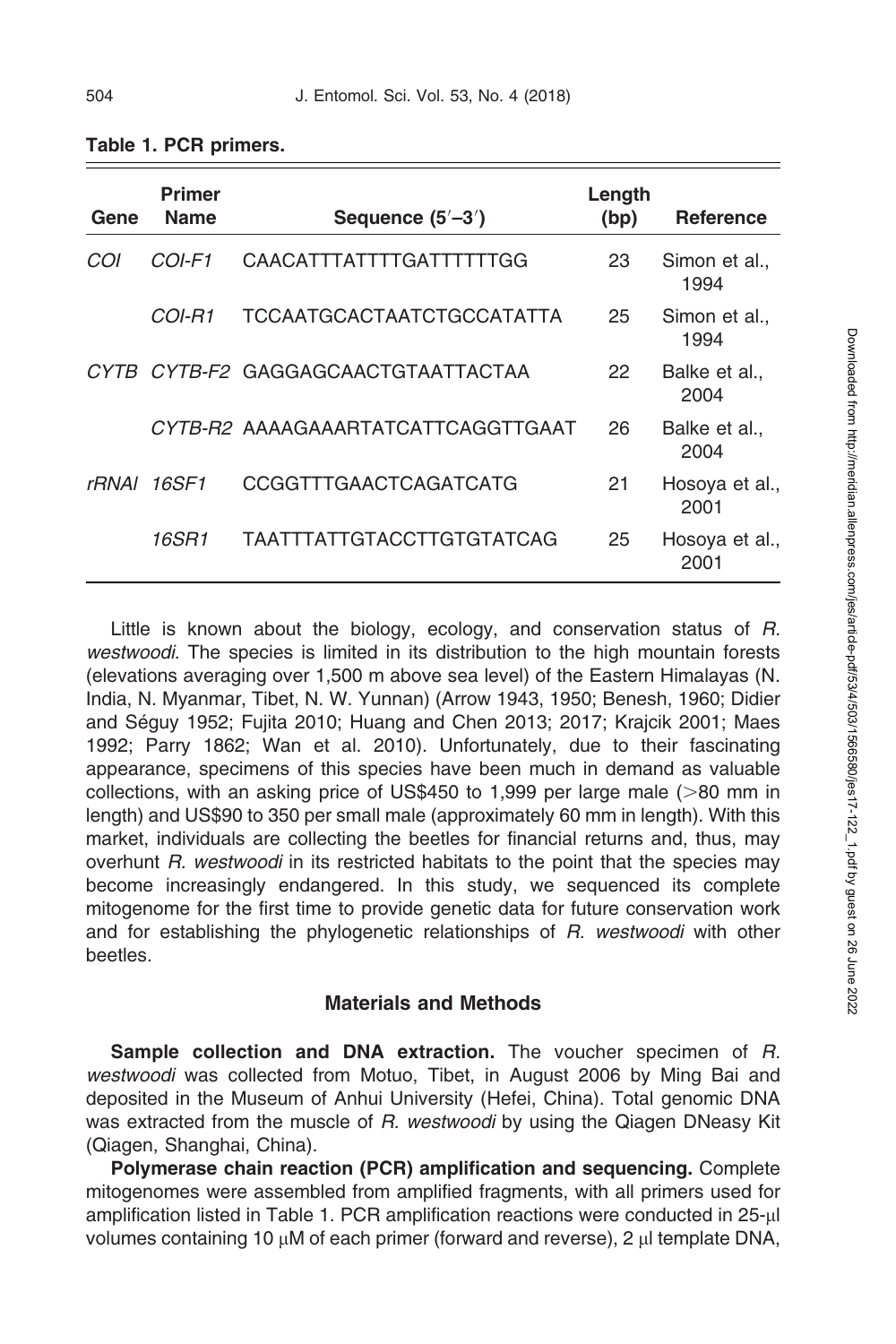12.5  $\mu$ l 2 $\times$  EasyTaq SuperMix (+dye), and 8.5  $\mu$ l sterile double-distilled water to a final volume of 25  $\mu$ L. PCR amplifications were performed under the following conditions: an initial denaturation at  $94^{\circ}$ C for 2 min, followed by 35–37 cycles of denaturation at 94 $\degree$ C for 40 s, annealing at 52–58 $\degree$ C for 50 s, elongation at 70 $\degree$ C for 1 min, and then a final extension step at  $72^{\circ}$ C for 7 min. The temperature of annealing was determined by the length of the fragments. Sequencing was conducted with the Illumina HiSeq 2000 platform. Cluster strands created by bridge amplification were primed, and all four fluorescently labeled and 3-OH blocked nucleotides were added to the flow cell with DNA polymerase. The cluster strands were extended in single nucleotides. Following the incorporation step, the unused nucleotides and DNA polymerase molecules were rinsed away, a scan buffer was added to the flow cell, and then the optics system scanned each lane of the flow cell in imaging units (tiles). Once imaging was completed, chemicals that affect cleavage of the fluorescent labels and the 3-OH blocking groups were added to the flow cell, which prepares the cluster strands for another round of fluorescent nucleotide incorporation. The sequence was submitted to GenBank and assigned accession number MG159815.

Mitogenome assembly, annotation, and analysis. The mitogenomes were assembled using SOAPdenovo (BGI Company, Shenzhen, China), and preliminary annotations were made with the MITOS WebServer (http://mitos.bioinf.uni-leipzig. de/index.py). tRNA genes and their secondary structures were inferred using tRNAscan-SE version 1.21 (http://lowelab.ucsc.edu/tRNAscan-SE/). Those not identified by tRNAscan-SE, in addition to 16S rRNA (rrnL, IrRNA), and 12S rRNA (rrnS, srRNA), were determined according to sequence similarity with related species. The protein-coding genes (PCGs) were determined by ORF Finder (http:// www.ncbi.nlm.nih.gov/gorf/gorf.html) under the invertebrate mitochondrial genetic code. Nucleotide compositions, codon usage, and relative synonymous codon usage (RSCU ) values of PCGs were calculated with MEGA version 6.05 (Tamura et al. 2013). PCGs were translated with DNAMAN version 7.0.2.176 (Lynnon Biosoft, Vaudreuil-Dorion, Canada). Mitogenomes were mapped with CGView (Grant and Stothard 2008). Composition skew analysis was conducted according to the formulas AT skew  $=$  [A  $-$  T]/[A  $+$  T] and GC skew  $=$  [G  $-$  C]/[G  $+$  C] (Perna and Kocher 1995).

Phylogenetic analyses. In this study, we retrieved 14 mitogenome sequences from GenBank (Table 2) and, to this data set, we added a newly sequenced R. westwoodi, generating a dataset of 15 taxa. Each of the PCGs was aligned individually, based on codon-based multiple alignments by using the MEGA version 7.0.26. Models of nucleotide substitution were selected according to the Akaike Information Criterion with jModelTest version 2.1.4 (Posada 2008). Phylogenetic trees were generated from maximum likelihood (ML) analysis using RAxML (Gillett et al. 2014) and Bayesian inference (BI) with MrBayes version 3.2.5 (Huelsenbeck and Ronquist 2013), both under the GTR  $+I+G$  model. Node support in the ML tree was estimated through bootstrap analysis with 1,000 replicates. The BI was conducted with two simultaneous Markov chain Monte Carlo runs of 2 million generations, sampled every 1,000 steps, with the first 25% discarded as burn-in. Phylogenetic trees were viewed and edited in Figtree version 1.4.3. (Rambaut 2016).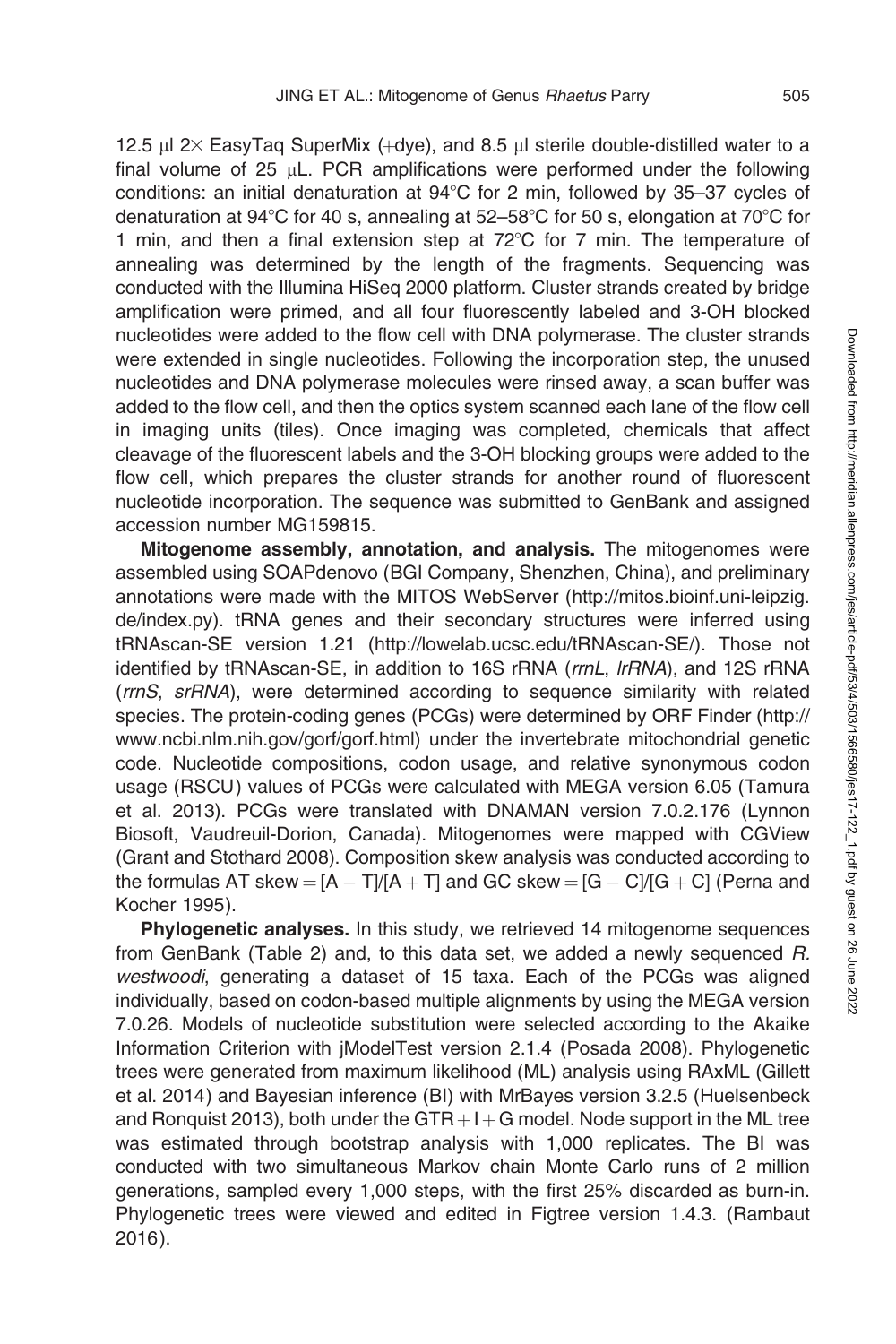| <b>Species</b>              | <b>GenBank Accession Number</b> |
|-----------------------------|---------------------------------|
| Rhaetus westwoodi           | MG159815                        |
| Ageus angustus              | JX313668                        |
| Lucanus mazama              | NC013578                        |
| Dorcus parallelipipedus     | JX412841                        |
| Hemisodorcus rubrofemoratus | JX313682                        |
| Prosopocoilus gracilis      | KP735805                        |
| Prosopocoilus blanchardi    | KF364622                        |
| Prosopocoilus confucius     | KU552119                        |
| Hexarthrius vitalis         | JX313676                        |
| Pseudoechthistatus sinicus  | KP987575                        |
| Nigidious parryi            | KP987576                        |
| Sinodendron yunnanense      | KP735804                        |
| Cheirotonus jansoni         | NC023246                        |
| Protaetia brevitarsis       | NC023453                        |
| Rhopaea magnicornis         | NC013252                        |

Table 2. Coleopteran mitogenomes.

### Results and Discussion

Mitogenome. The complete mitogenome of R. westwoodi (GenBank accession number MG159815) measured 18,134 bp in length as a closed circular molecule (Fig. 1), consisting of 22 tRNA genes, two rRNA genes (rrn-L and rrn-S), 13 PCGs, and 1 control region. Four PCGs, 2 rRNAs, and 8 tRNAs were located on the Nstrand, whereas the other 9 PCGs and 14 tRNAs were located on the J-strand (Table 3). Among the 13 PCGs, only 4 genes (nad4, nad4l, nad5, nad1) were located on the N-strand, whereas the other 9 (cox1, cox2, cox3, atp8, atp6, nad2, nad3, nad6, cytb) were located on the J-strand. These 13 PCGs comprised 3,705 codons, with the largest being the *nad5* gene  $(1,806$  bp) and the smallest the *atp8* gene (155 bp). The average AT content of the PCGs was 65.65%, with the highest in nad4l (70.92%) and the lowest in  $\cos t$  (61.33%) (Table 4). All PCG codons started with ATN except  $\cos 1$ , which started with AAT (Table 3). Nine PCGs ended with TAA and TAG codons, with the incomplete stop codons TA and T in the remaining genes. In general, incomplete codon structures signal a halt of protein translation in insects and other invertebrates (Cheng et al. 2016, Masta and Boore 2004, Wu et al. 2014).

The RSCU analysis showed a biased usage of A and T nucleotides in the genome (Fig. 2). The most frequently encountered codons in other insects have been UUA (Leu), UUU (Phe), and AUU (Ile) (Wei et al. 2016). The PCGs coded on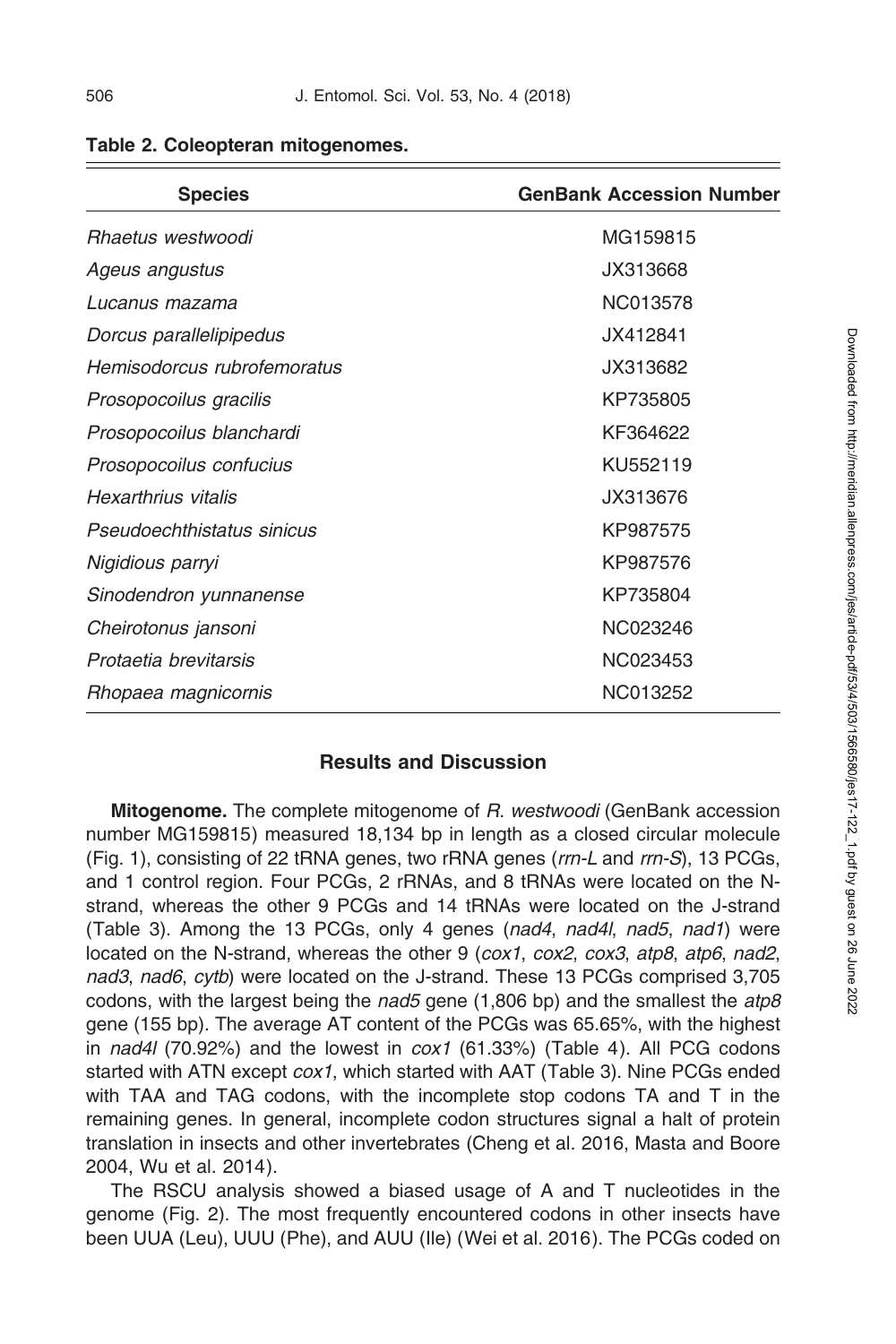

Fig. 1. The mitochondrial genome maps of R. westwoodi. The abbreviations for the genes are as follows: cox1–3 refer to the cytochrome C oxidase subunits; cytb refers to cytochrome B; and nad1–6 refer to NADH dehydrogenase subunits; atp6 and atp8 refer to subunits 6 and 8 of ATPase: rrnL and rrnS refer to rRNA of 12S and 16S.

the majority strand show more C than G and on the minority strand show less C than G. This result agrees with the skew values of Wei et al. (2010).

All 22 tRNAs ranged from 61 to 71 bp (Table 3). The genes, determined using tRNA scan-SE, were typical metazoan insects mitogenomes (Cao and Du 2014, Sheffield et al. 2009, Wang et al. 2014, Zhang et al. 2014). The tRNA-S1 lacked the cloverleaf-shaped secondary structure owing to the structure of the dihydrouridine arm forming a structural loop (Cameron 2014a). The remaining 21 tRNAs possessed the typical cloverleaf structure.

The mitogenome sequence was found to be the same as that of other similar beetles (Kim et al. 2013, Lin et al. 2017, Liu et al., 2017, Sheffield et al. 2009, Wu et al. 2016). It has two ribosomal genes, the 1,268-bp-long  $rRNA-L$  and the 763-bplong rRNA-S. The rRNA-L gene (AT content, 72.08%) was located between tRNA-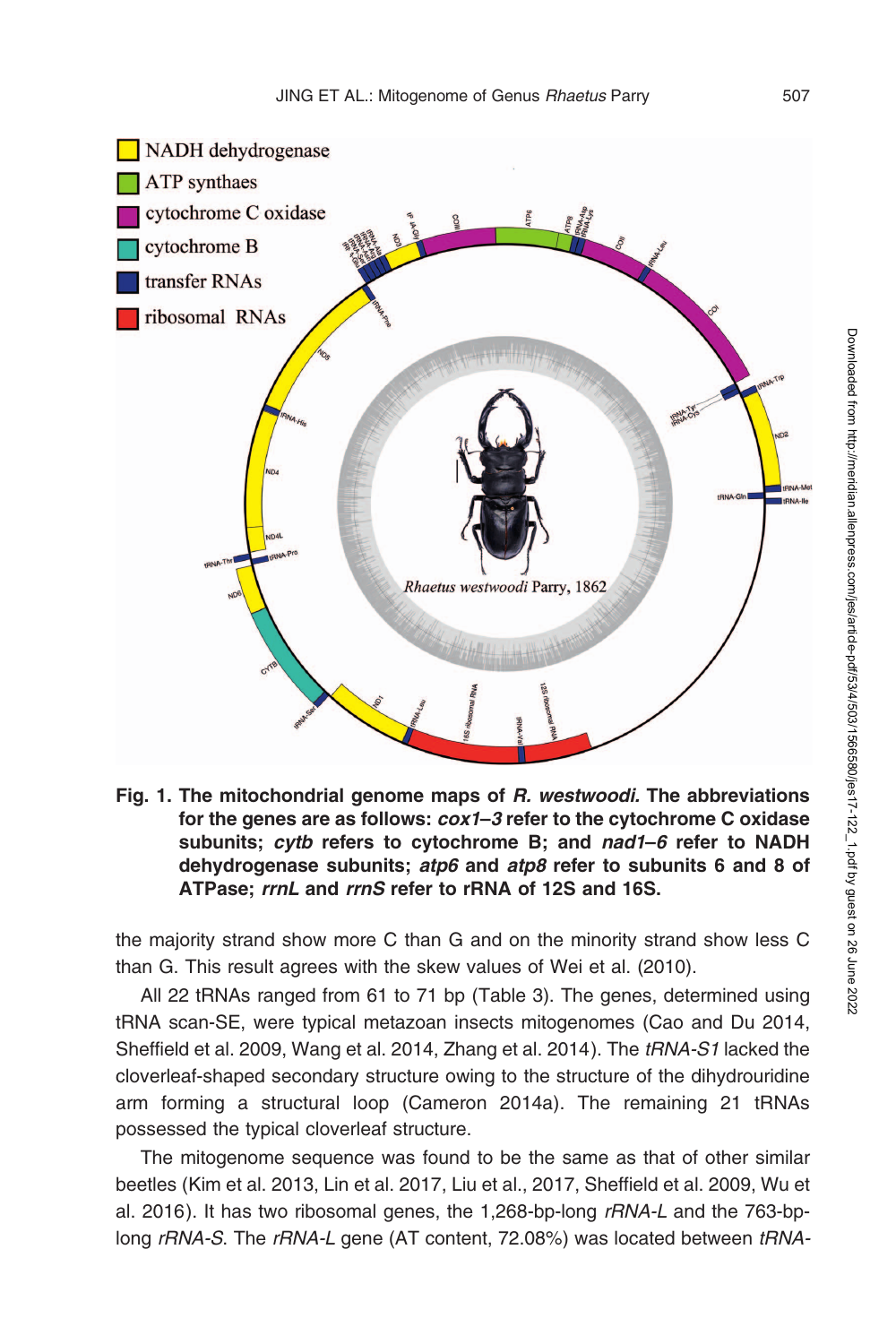| Gene             | <b>Strand</b> | Region     | Length<br>(bp) | <b>Start</b>             | <b>Stop</b>              | <b>Codon Codon Anticodon</b> | Intergenic<br><b>Nucleotides</b><br>(bp) |
|------------------|---------------|------------|----------------|--------------------------|--------------------------|------------------------------|------------------------------------------|
| trnl             | J             | $1 - 63$   | 63             | ÷,                       | ÷                        | <b>GAT</b>                   | $-1$                                     |
| trnQ             | N             | $61 - 129$ | 68             | ÷,                       | L,                       | TTG                          | 0                                        |
| trnM             | J             | 129-197    | 68             |                          |                          | <b>CAT</b>                   | 0                                        |
| nad2             | J             | 198-1211   | 1013           | <b>ATA</b>               | TAG                      | $\blacksquare$               | 2                                        |
| trnW             | J             | 1214-1278  | 64             | $\overline{\phantom{a}}$ | $\overline{\phantom{0}}$ | TCA                          | $-8$                                     |
| $\mathit{trn}$ C | J             | 1271-1331  | 60             | ÷,                       |                          | <b>GCA</b>                   | 0                                        |
| trnY             | N             | 1332-1394  | 62             | ÷.                       | ÷,                       | <b>GTA</b>                   | 1                                        |
| cox1             | J             | 1396-2931  | 1535           | AAT                      | TAA                      | $\overline{\phantom{a}}$     | -5                                       |
| trnL(CUN)        | J             | 2927-2989  | 62             | $\overline{\phantom{a}}$ | $\blacksquare$           | TAA                          | 1                                        |
| cox2             | J             | 2991-3678  | 687            | ATT                      | т                        | $\sim$                       | 0                                        |
| trnK             | J             | 3679-3749  | 70             | ÷,                       |                          | <b>CTT</b>                   | 1                                        |
| trnD             | J             | 3749-3811  | 62             | $\blacksquare$           | $\overline{\phantom{0}}$ | <b>GTC</b>                   | 0                                        |
| atp8             | J             | 3812-3967  | 155            | <b>ATC</b>               | <b>TAA</b>               | $\overline{\phantom{0}}$     | $-7$                                     |
| atp6             | J             | 3961-4632  | 671            | <b>ATG</b>               | <b>TAA</b>               | $\blacksquare$               | $-7$                                     |
| cox3             | J             | 4632-5415  | 783            | ATG                      | Τ                        | $\overline{\phantom{a}}$     | 0                                        |
| trnG             | J             | 5416-5479  | 63             | $\blacksquare$           | $\blacksquare$           | TCC                          | $-12$                                    |
| nad3             | J             | 5468-5833  | 365            | ATA                      | ATG                      | $\blacksquare$               | $-2$                                     |
| trnA             | J             | 5832-5896  | 64             | ÷,                       | -                        | TGC                          | $-1$                                     |
| trnR             | J             | 5896-5959  | 63             | ÷,                       | L,                       | TCG                          | $-1$                                     |
| trnN             | J             | 5959-6022  | 63             |                          |                          | GTT                          | 0                                        |
| trnS(AGN)        | J             | 6023-6089  | 67             |                          |                          | <b>TCT</b>                   | 0                                        |
| trnE             | J             | 6090-6153  | 63             |                          |                          | TTC                          | $-2$                                     |
| trnF             | N             | 6152-6215  | 63             | ÷,                       |                          | GAA                          | 0                                        |
| nad5             | N             | 6216-7932  | 1806           | <b>ATT</b>               | т                        | $\overline{\phantom{a}}$     | 0                                        |
| trnH             | Ν             | 7933–7996  | 63             | $\blacksquare$           | $\blacksquare$           | GTG                          | 0                                        |
| nad4             | Ν             | 8001-9332  | 1331           | ATG                      | т                        | ä,                           | $-7$                                     |
| nad4l            | N             | 9325-9607  | 282            | ATA                      | <b>TAA</b>               | ä,                           | 8                                        |
| trnT             | J             | 9619-9682  | 63             | ÷,                       |                          | TGT                          | 0                                        |
| trnP             | N             | 9683-9747  | 64             | $\overline{\phantom{a}}$ | $\blacksquare$           | TGG                          | 5                                        |
| nad6             | J             | 9750-10247 | 497            | <b>ATG</b>               | <b>TAA</b>               | $\overline{\phantom{0}}$     | $-1$                                     |

## Table 3. Annotation for Rhaetus westwoodi.

 $\equiv$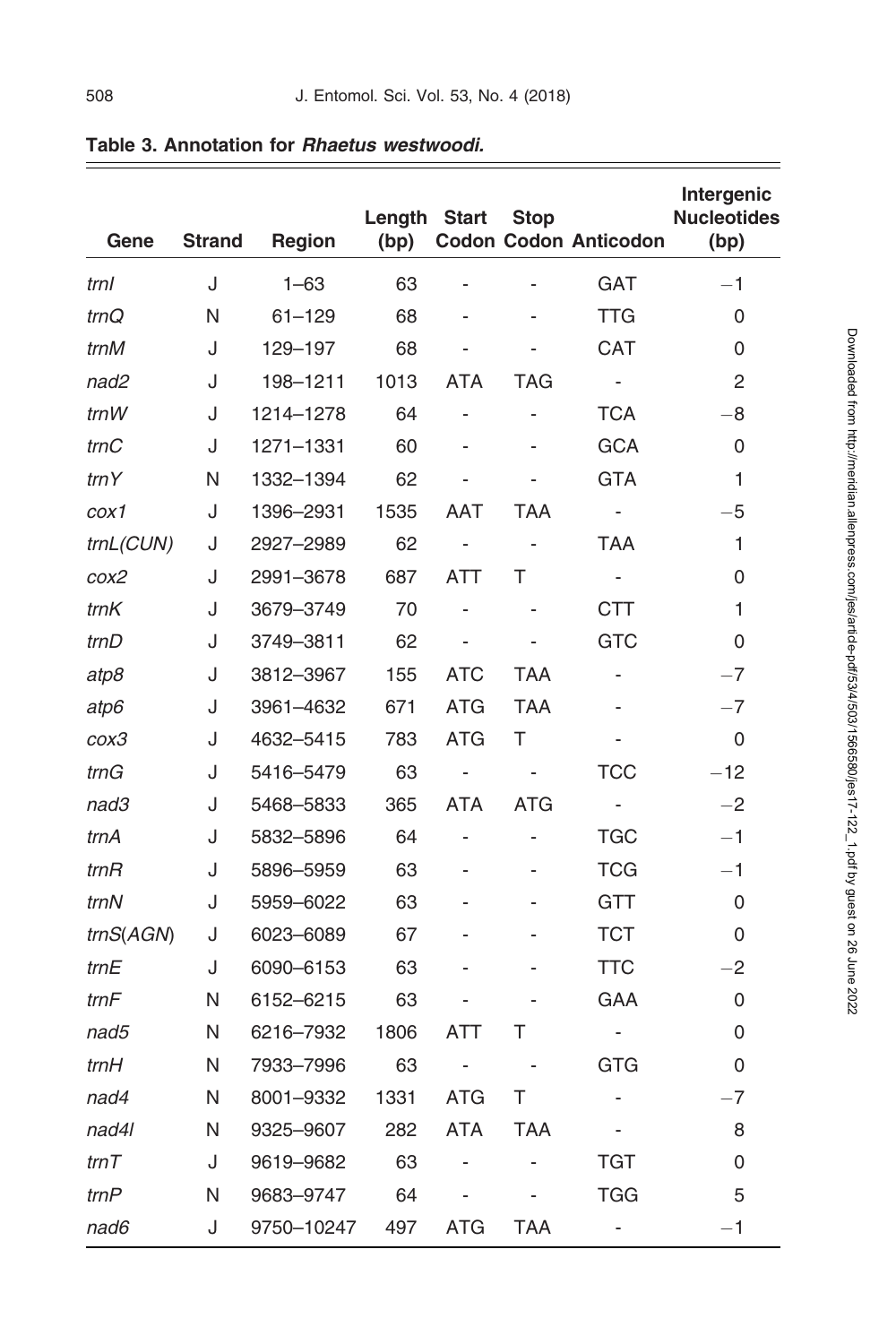| Gene                      | <b>Strand</b> | <b>Region</b> | Length Start<br>(bp) |            | <b>Stop</b> | <b>Codon Codon Anticodon</b> | Intergenic<br><b>Nucleotides</b><br>(bp) |
|---------------------------|---------------|---------------|----------------------|------------|-------------|------------------------------|------------------------------------------|
| cob                       | J             | 10247-11389   | 1142                 | ATG        | <b>TAG</b>  |                              | $-2$                                     |
| $\text{trnS}(\text{UCN})$ | J             | 11391-11455   | 64                   |            |             | TGA                          | 19                                       |
| nad1                      | N             | 11472-12425   | 953                  | <b>ATA</b> | TAG         |                              | $-3$                                     |
| trnL(CUN)                 | N             | 12426-12488   | 62                   |            |             | TAG                          | $-3$                                     |
| rrnL                      | N             | 12486-13753   | 1267                 |            |             |                              | 1                                        |
| trnV                      | N             | 13755-13823   | 68                   |            |             | <b>TAC</b>                   | $-1$                                     |
| $\mathsf{rrnS}$           | N             | 13823-14585   | 762                  |            |             |                              | 0                                        |
| Control<br>region         | ٠             | 14586-18131   | 3545                 |            |             |                              | 0                                        |

#### Table 3. Continued.

L2 and  $tRNA-V$ , whereas the  $rRNA-S$  gene (AT content, 68.94%) was between tRNA-V and the AT-rich region.

The mitogenome was found to have a 7-bp conserved sequence (TTGTTCA) in the upstream of ND1, which has been observed in other beetles and insects (Cameron and Whiting 2008, Cameron 2014b, Kim et al. 2015, Lin et al. 2017, Sheffield et al. 2009, Yang et al. 2016). Intergenic spacers appeared frequently in the mitogenome, were interspersed throughout the PCGs and RNA genes, and ranged from 1 to 97 bp in length (Table 3).

The AT-rich region was 3,545 bp in length (70.87% AT) and was locked between rRNA-S and tRNA-M. A 16-bp poly-TA was locked in 17,079 bp downstream of the AT-rich region, whereas a 12-bp poly-T, 10-bp poly-A, and 21-bp poly-A were locked in 437 bp, 750 bp, and 696 bp upstream, respectively, of the tRNA-M.

Phylogenetic analysis. The phylogenetic relationships of Scarabaeoidae were reconstructed based on the concatenated nucleotide sequences of 11 PCGs from 12 beetles as in-groups and other three scarabs as out-groups (14 of them downloaded from GenBank) (Table 2). BPP values  $\geq$ 0.95 were considered as



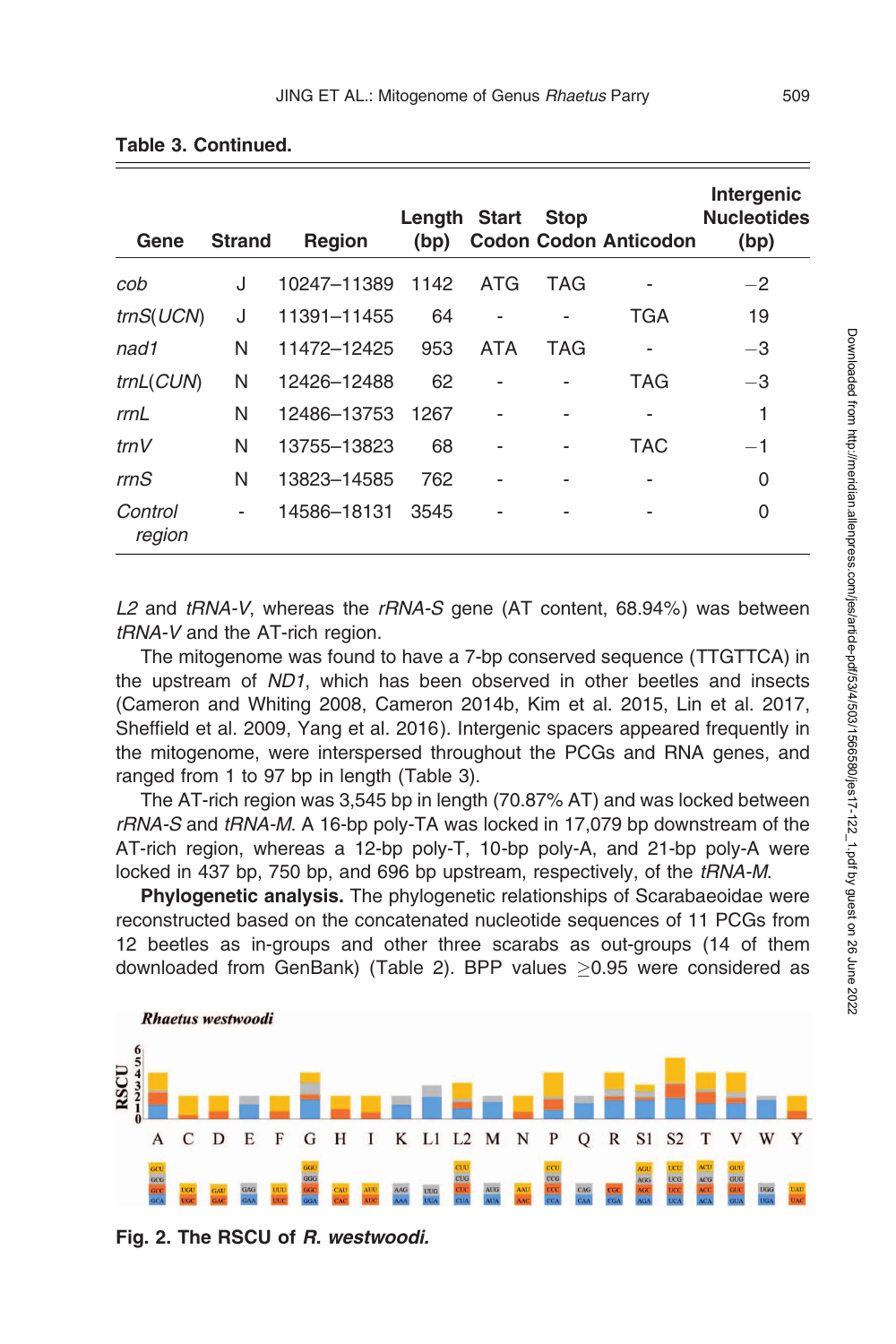

## Fig. 3. The ML and BI phylogenetic trees of R. westwoodi and 14 other species based on 11 PCGs. GTR  $+$  G and GTR  $+$  I  $+$  G were selected as the best models, and with three scarab species as outgroups.

strong support, whereas BPP values  $\leq$ 0.75 as weak support, and the ML bootstrap (MLB) values 75% as strong support, MLB values between 50% and 75% as moderate support, and  $\leq 50\%$  as weak support (Kim et al. 2015).

The topologies of the BI and ML analyses were highly consistent (Fig. 3). Rhaetus westwoodi and Hexarthrius vitalis Tsukamotoi were recovered as one clade with strong nodal value (1.00 BPP, 100% MLB). The two species appeared to be a sister group to Pseudorhaetus sinicus Boileau, with robust support (1.00 BPP, 100% MLB). The results corresponded to the morphological work of Huang and Chen (2013) and the latest molecular study inferred from the fragments (Wu and Wan 2016). Furthermore, these three species were in the tribe Dorcini first described by Parry (1864) with the same relationships we described herein. In contrast, the resolution did not agree with their relationships that were shown by Bartolozzi and Sprecher-Uebersax (2006), Benesh (1960), and Krajcik (2001), in which R. westwoodi and P. sinicus were in the tribe Rhaetulini and H. vitalis was in the tribe Lucanini.

| <b>Genes</b>                                       | T(U) |  |                                     |  | $C$ A G A+T G+C AT-Skew GC-Skew           |         |
|----------------------------------------------------|------|--|-------------------------------------|--|-------------------------------------------|---------|
| <b>PCGs</b>                                        |      |  |                                     |  | 37.90 18.35 27.46 16.29 65.36 34.64 -0.16 | $-0.06$ |
| tRNA                                               |      |  | 34.51 12.82 36.78 15.90 71.28 28.72 |  | 0.03                                      | 0.11    |
| rRNA                                               |      |  | 39.78 8.22 31.12 20.88 70.90 29.10  |  | $-0.12$                                   | 0.43    |
| A+T rich region 34.04 19.67 36.83 9.47 70.87 29.13 |      |  |                                     |  | 0.04                                      | $-0.35$ |
| Mitogenome                                         |      |  | 31.20 21.49 36.30 11.01 67.50 32.50 |  | 0.08                                      | $-0.32$ |

Table 4. The skew of Rhaetus westwoodi.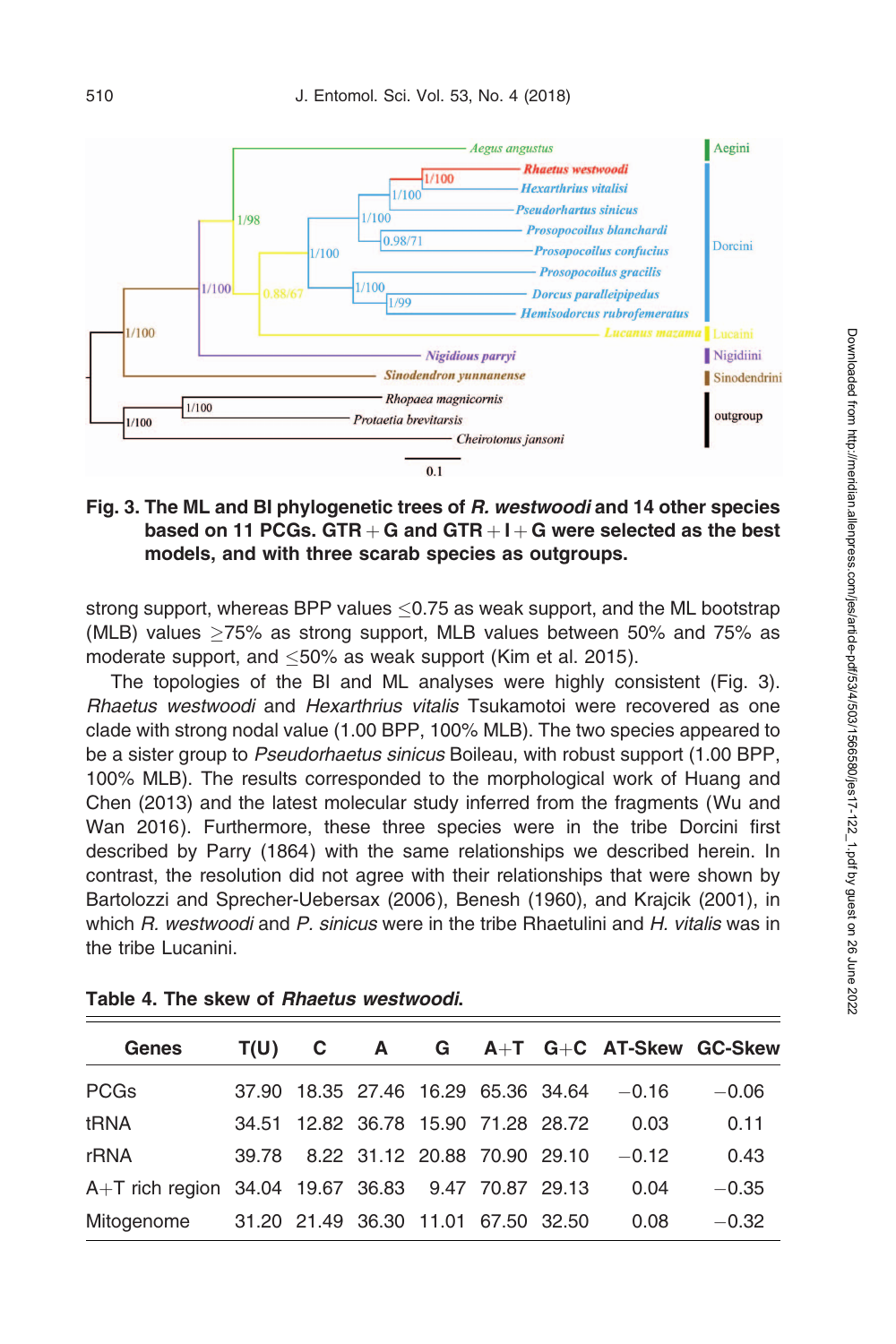#### Acknowledgments

We are grateful to Ming Bai (Institute of Zoology, Chinese Academy of Sciences) for donation specimens, Hu Li and Fan Song (Department of Entomology, China Agricultural University) for statistical advice, and laboratory colleagues for their kind help. This study was supported by the National Natural Science Foundation of China (no. 31201745, no. 31071954, and no. 31572311). Thanks for the funding provided by the National Natural Science Foundation.

#### References Cited

- Arrow, G.J. 1943. On the genera and nomenclature of the lucanid Coleoptera, and descriptions of a few new species. Proc. Royal Entomol. Soc. London (B). 12: 133–143.
- Arrow, G.J. 1950. The Fauna of India Including Pakistan, Ceylon, Burma and Malaya. Coleoptera, Lamellicornia, Lucanidae and Passalidae. Volume IV. Taylor & Francis Ltd., London.
- Balke, M., I. Ribera and A.P. Vogler. 2004. MtDNA phylogeny and biogeography of Copelatinae, a highly diverse group of tropical diving beetles (Dytiscidae). Mol. Phy. Evol. 32: 866–880.
- Bartolozzi, L. and E. Sprecher-Uebersax. 2006. Lucanidae, Pp. 63-76. In Lobl I. and A. Smetana (eds.), Catalogue of Palaearctic Coleoptera, Vol. 3: Scarabaeoidea – Scirtoidea – Dascilloidea – Buprestoidea – Byrrhoidea. Apollo Books, Brooklyn, NY.
- Benesh, B. 1960. Lucanidae. Coleopterorum Catalogus Suppl. 8: 1–178.
- Cameron, S.L. and M.F. Whiting. 2008. The complete mitochondrial genome of the tobacco hornworm, Manduca sexta, (Insecta: Lepidoptera: Sphingidae), and an examination of mitochondrial gene variability within butterflies and moths. Gene. 408: 112–123.
- Cameron, S.L. 2014a. Insect mitochondrial genomics: Implication for evolution and phylogeny. Annu. Rev. Entomol. 59: 95–117.
- Cameron, S.L. 2014b. How to sequence and annotate insect mitochondrial genomes for systematic and comparative genomics research. Syst. Entomol. 39: 400–411.
- Cao, S.S. and Y.Z. Du. 2014. Characterization of the complete mitochondrial genome of Chilo auricilius and comparison with three other rice stem borers. Gene. 548: 270–276.
- Cheng, X.F., L.P. Zhang, D.N. Yu, K.B. Storey and J.Y. Zhang. 2016. The complete mitochondrial genomes of four cockroaches (Insecta: Blattodea) and phylogenetic analyses within cockroaches. Gene. 586: 115–122.
- Didier, R. and E. Séguy. 1952. Notes sur quelques espèces de Lucanides et descriptions de formes nouvelles. Rev. Francaise d'Entomol. 19: 220–233.
- Fujita, H. 2010. The Lucanid Beetles of the World. Mushi-Sha, Japan, 6: 488 pp.
- Hosoya, T., M. Honda and K. Araya. 2001. Genetic variations of 16S rRNA gene observed in Ceruchus lignarius and Dorcus rectus rectus (Coleoptera: Lucanidae). Entomol. Sci. 4: 335–344
- Huang, H. and C.C. Chen. 2013. Stag Beetles of China II. Formosa Ecological Company, Taiwan. 1–716 pp.
- Huang, H. and C.C. Chen. 2017. Stag beetles of China III. Formosa Ecological Company, Taiwan. 1–524 pp.
- Huelsenbeck, J.P. and F.R. Ronquist. 2013. MrBayes: A program for the Bayesian inference of phylogeny. Biometrics. 17: 754–755.
- Gillett, C.P., A. Crampton-Platt, M.J. Timmermans, B.H. Jordal, B.C. Emerson and A.P. Vogler. 2014. Bulk de novo mitogenome assembly from pooled total DNA elucidates the phylogeny of weevils (Coleoptera: Curculionoidea). Mol. Biol. Evol. 31: 2223–2237.
- Grant, J.R. and P. Stothard. 2008. The CGView Server: A comparative genomics tool for circular genomes. Nucl. Acids Res. 36: 181–184.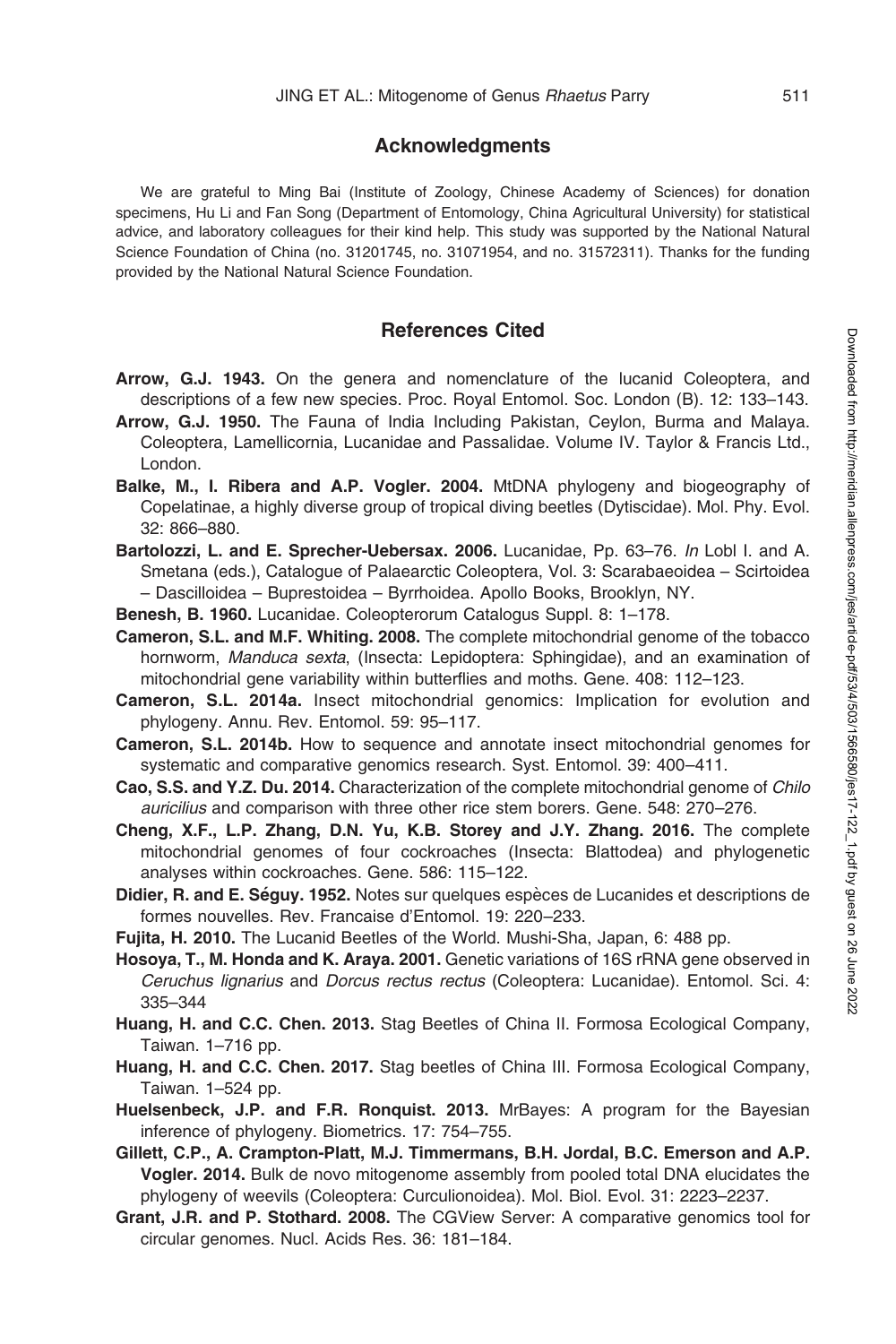- Kim, M.J., K.G. Kim, S.R. Kim and I. Kim. 2013. Complete mitochondrial genome of the twospotted stag beetle, Metopodontus blanchardi (Coleoptera: Lucanidae). Mitochondr. DNA. 26: 307–309.
- Kim, S.I. and B.D. Farrell. 2015. Phylogeny of world stag beetles (Coleoptera: Lucanidae) reveals a Gondwanan origin of Darwin's stag beetle. Mol. Phy. Evol. 86: 35–48.
- Krajcik, M. 2001. Lucanidae of the World. Catalogue—Part I. Checklist of the stag beetles of the World (Coleoptera: Lucanidae). Published by the author, Plzen, Czech Republic. 108 pp.
- Lin, Z.Q., F. Song, T. Li, Y.Y. Wu and X. Wan. 2017. New mitogenomes of two Chinese stag beetles (Coleoptera, Lucanidae) and their implications for systematics. J. Insect. Sci. 17: 63.
- Liu, J., Y.J. Chen, S.J. Zhou and X. Wan. 2017. The first complete mitogenome of Cyclommatus stag beetles (Coleoptera: Lucanidae) with the phylogenetic implications. Entomol. 39: 294–299.
- Maes, J.M. 1992. Lista de los Lucanidae del Mundo. R Nicaraguense Entomol. 22, A: 1–60; B: 61–121.
- Masta, S.E. and J.L. Boore. 2004. The complete mitochondrial genome sequence of the spider Habronattus oregonensis reveals rearranged and extremely truncated tRNAs. Mol. Biol. Evol. 21: 893–902.
- Nagai, S. 2000. Twelve new species, three new subspecies, two new status[es] and with the chick [check] list of the family Lucanidae of northern Myanmar. (Coleoptera: Lamellicornia). Not. Eur. Insect. 3: 73–108
- Parry, F.J.S. 1862. Further descriptions and characters of undescribed lucanoid Coleoptera. Proc. Entomol. Soc. London. 3:107–113.
- Parry, F.J.S. 1864. A catalogue of lucanoid Coleoptera; with illustrations and descriptions of various new and interesting species. Trans. Entomol. Soc. London. 2(3): 1–113.
- Perna, N.T. and T.D. Kocher. 1995. Patterns of nucleotide composition at fourfold degenerate sites of animal mitochondrial genomes. J. Mol. Evol. 41: 353–358.
- Posada, D. 2008. jModelTest: Phylogenetic model averaging. Mol. Biol. Evol. 25: 1253–1256. Rambaut, A. 2016. FigTree: Tree figure drawing tool, Version 1.4.3. Inst. Evol. Biol. University of Edinburgh. http://tree.bio.ed.ac.uk/; accessed 16 June 2017.
- Sheffield, N.C., H.J. Song, S.L. Cameron and M.F. Whiting. 2009. No stationary evolution and compositional heterogeneity in beetle mitochondrial phylogenomics. Syst. Biol. 58: 381–394.
- Simon, C., F. Frati, A. Beckenbach, B. Crespi, H. Liu and P. Flook. 1994. Evolution, weighting, and phylogenetic utility of mitochondrial gene sequences and a compilation of conserved polymerase chain reaction primers. Ann. Entomol. Soc. Am. 87: 651–701.
- Tamura, K., G. Stecher, D. Peterson, A. Filipski and S. Kumar. 2013. MEGA6: Molecular evolutionary genetics analysis version 6.0. Mol. Biol. Evol. 30: 2725–2729.
- Wan, X., M. Bai, J.Z. Cui and X.K. Yang. 2010. Six new species record of stag beetles in China. Zool. Syst. 35: 247–250.
- Wang, P., H. Li, Y. Wang, J.H. Zhang, X. Dai, J. Chang, B.W. Hu and W.Z. Cai. 2014. The mitochondrial genome of the plant bug Apolygus lucorum (Hemiptera: Miridae): Presently known as the smallest in Heteroptera. Ins. Sci. 21:159–173.
- Wei, S.J., M. Shi, X.X. Chen, M.J. Sharkey, C. Achterberg, G.Y. Ye and J.H. He. 2010. New views on strand asymmetry in insect mitochondrial genomes. PLoS One, 5: e12708.
- Wei, S.J., L.J. Cao, Q.L. Wu and C.D. Zhu. 2016. Mitochondrial gene rearrangement within genus Gasteruption (Hymenoptera: Evanioidea: Gasteruptiidae). Zool. Syst. 20: 840–853
- Wu, Q.L., Q. Li, Y. Gu, B.C Shi, C. Achterberg, S.J. Wei and X.X. Chen. 2014. The complete mitochondrial genome of Taeniogonalos taihorina (Bischoff) (Hymenoptera: Trigonalyidae) reveals a novel gene rearrangement pattern in the Hymenoptera. Gene 543: 76–84.